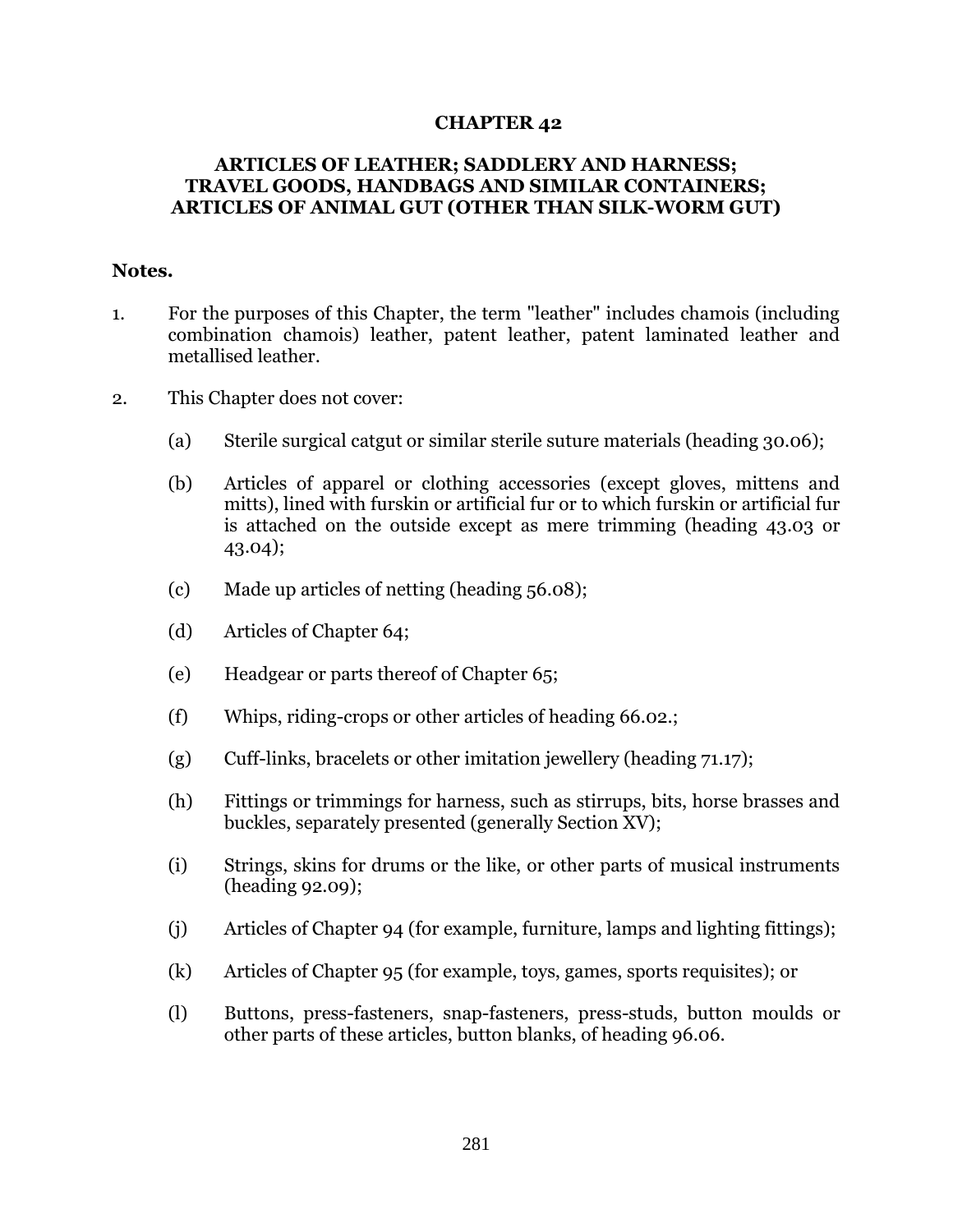- 3. (A) In addition to the provisions of Note 2 above, heading 42.02 does not cover:
	- (a) Bags made of sheeting of plastics, whether or not printed, with handles, not designed for prolonged use (heading 39.23);
	- (b) Articles of plaiting materials (heading 46.02).
	- (B) Articles of headings 42.02 and 42.03 which have parts of precious metal or metal clad with precious metal, of natural or cultured pearls, of precious or semi-precious stones (natural, synthetic or reconstructed) remain classified in those headings even if such parts constitute more than minor fittings or minor ornamentation, provided that these parts do not give the articles their essential character. If, on the other hand, the parts give the articles their essential character, the articles are to be classified in Chapter 71.
- 4. For the purposes of heading 42.03, the expression "articles of apparel and clothing accessories" applies, *inter alia*, to gloves, mittens and mitts (including those for sport or for protection), aprons and other protective clothing, braces, belts, bandoliers and wrist straps, but excluding watch straps (heading 91.13).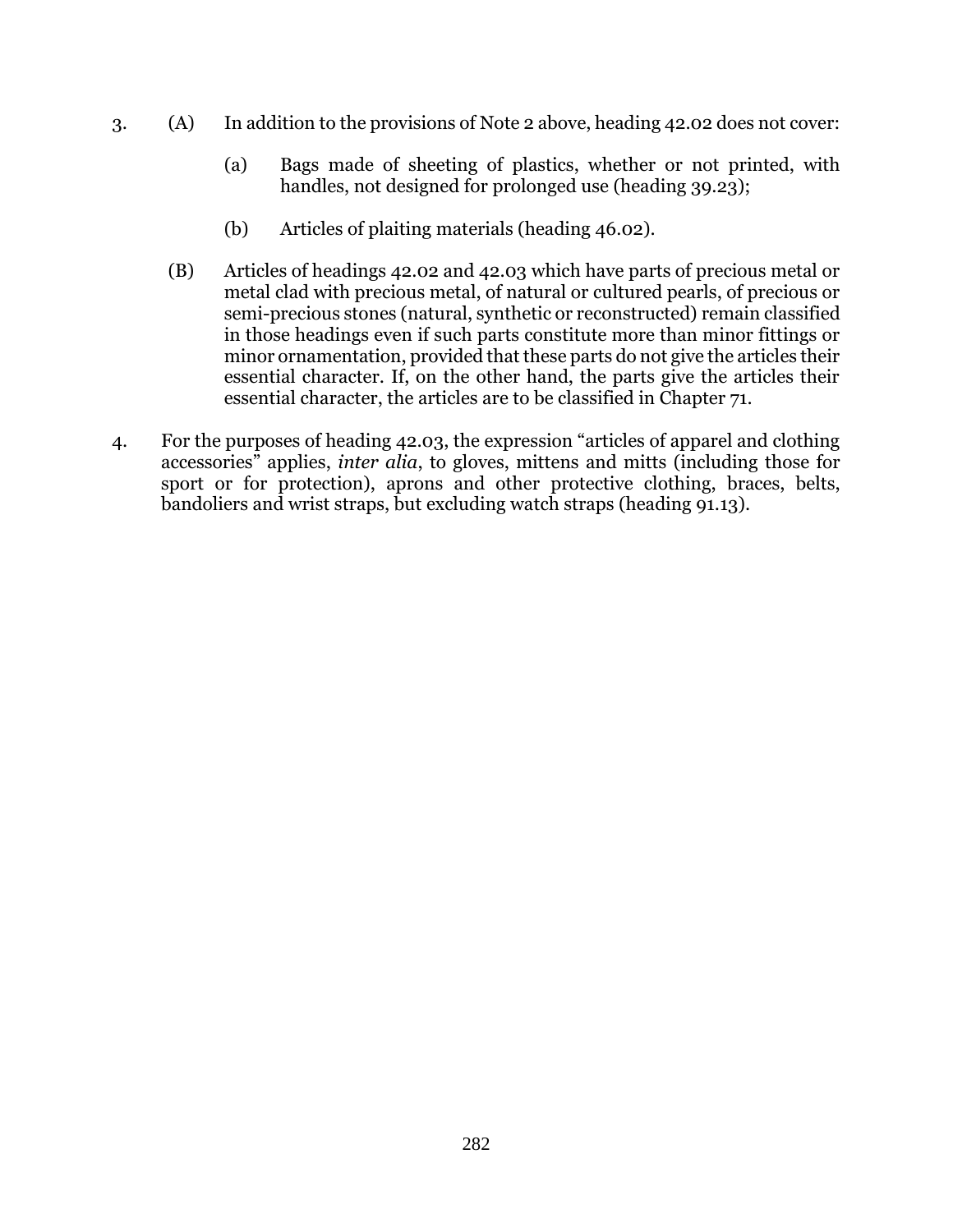| <b>HS</b> | <b>CET</b> | PR <sub>1</sub> | <b>DESCRIPTION OF GOODS</b>                                                                                                                                                                                                                                                                                                                                                                                                                                                                                                                                                                                                                                                                                                | <b>DUTY</b><br><b>RATE</b> | <b>UNIT</b>          | <b>SITC</b><br><b>REV4</b> |
|-----------|------------|-----------------|----------------------------------------------------------------------------------------------------------------------------------------------------------------------------------------------------------------------------------------------------------------------------------------------------------------------------------------------------------------------------------------------------------------------------------------------------------------------------------------------------------------------------------------------------------------------------------------------------------------------------------------------------------------------------------------------------------------------------|----------------------------|----------------------|----------------------------|
| 4201.00   | 00         |                 | Saddlery and harness for any animal (including<br>traces, leads, knee pads, muzzles, saddle cloths,<br>saddle bags, dog coats and the like), of any material.                                                                                                                                                                                                                                                                                                                                                                                                                                                                                                                                                              | 20%                        | kg                   | 612.2                      |
| 42.02     |            |                 | Trunks, suit-cases, vanity-cases, executive-cases,<br>brief-cases, school<br>satchels,<br>spectacle<br>cases,<br>binocular cases, camera cases, musical instrument<br>cases, gun cases, holsters and similar containers;<br>traveling-bags, insulated food or beverages bags,<br>toilet bags, rucksacks, handbags, shopping-bags,<br>wallets, purses, map-cases, cigarette-cases, tobacco-<br>pouches, tool bags, sports bags, bottle-cases,<br>jewellery boxes, powder-boxes, cutlery cases and<br>similar containers, of leather or of composition<br>leather, of sheeting of plastics, of textile materials,<br>of vulcanized fibre or of paperboard, or wholly or<br>mainly covered with such materials or with paper. |                            |                      |                            |
| 4202.10   |            |                 | - Trunks, suit-cases, vanity-cases, executive-cases,                                                                                                                                                                                                                                                                                                                                                                                                                                                                                                                                                                                                                                                                       |                            |                      |                            |
|           |            |                 | brief-cases, school satchels and similar containers:                                                                                                                                                                                                                                                                                                                                                                                                                                                                                                                                                                                                                                                                       |                            |                      |                            |
| 4202.11   | $00\,$     |                 | - - With outer surface of leather or of composition                                                                                                                                                                                                                                                                                                                                                                                                                                                                                                                                                                                                                                                                        |                            |                      |                            |
|           |            |                 | leather:                                                                                                                                                                                                                                                                                                                                                                                                                                                                                                                                                                                                                                                                                                                   |                            |                      |                            |
| 4202.11   | 10         |                 | - - - Suit-cases and brief-cases                                                                                                                                                                                                                                                                                                                                                                                                                                                                                                                                                                                                                                                                                           | 20%                        | $\text{kg}/\text{u}$ | 831.211                    |
| 4202.11   | 90         |                 | $--$ Other                                                                                                                                                                                                                                                                                                                                                                                                                                                                                                                                                                                                                                                                                                                 | 20%                        | $\frac{kg}{u}$       | 831.219                    |
| 4202.12   | 00         |                 | - - With outer surface of plastics or of textile                                                                                                                                                                                                                                                                                                                                                                                                                                                                                                                                                                                                                                                                           |                            |                      |                            |
|           | 10         |                 | materials:<br>--- Suit-cases                                                                                                                                                                                                                                                                                                                                                                                                                                                                                                                                                                                                                                                                                               |                            |                      | 831.221                    |
| 4202.12   |            |                 |                                                                                                                                                                                                                                                                                                                                                                                                                                                                                                                                                                                                                                                                                                                            | 20%                        | $\text{kg}/\text{u}$ |                            |
| 4202.12   | 20         |                 | --- Brief-cases                                                                                                                                                                                                                                                                                                                                                                                                                                                                                                                                                                                                                                                                                                            | 20%                        | $\frac{kg}{u}$       | 831.222                    |
| 4202.12   | 90         |                 | $--$ Other                                                                                                                                                                                                                                                                                                                                                                                                                                                                                                                                                                                                                                                                                                                 | 20%                        | $\text{kg}/\text{u}$ | 831.229                    |
| 4202.19   | 00         |                 | - - Other                                                                                                                                                                                                                                                                                                                                                                                                                                                                                                                                                                                                                                                                                                                  | 20%                        | $\text{kg}/\text{u}$ | 831.29                     |
| 4202.20   |            |                 | - Handbags, whether or not with shoulder strap,<br>including those without handle:                                                                                                                                                                                                                                                                                                                                                                                                                                                                                                                                                                                                                                         |                            |                      |                            |
| 4202.21   | $00\,$     |                 | - With outer surface of leather or of composition<br>leather:                                                                                                                                                                                                                                                                                                                                                                                                                                                                                                                                                                                                                                                              | 20%                        | $\frac{kg}{u}$       | 831.12                     |
| 4202.22   | $00\,$     |                 | -- With outer surface of sheeting of plastics or of<br>textile materials:                                                                                                                                                                                                                                                                                                                                                                                                                                                                                                                                                                                                                                                  | 20%                        | $\frac{kg}{u}$       | 831.14                     |
| 4202.29   | $00\,$     |                 | - - Other                                                                                                                                                                                                                                                                                                                                                                                                                                                                                                                                                                                                                                                                                                                  | 20%                        | $\text{kg}/\text{u}$ | 831.19                     |
| 4202.30   |            |                 | - Articles of a kind normally carried in the pocket or<br>in the handbag:                                                                                                                                                                                                                                                                                                                                                                                                                                                                                                                                                                                                                                                  |                            |                      |                            |
| 4202.31   | 00         |                 | - - With outer surface of leather or of composition<br>leather:                                                                                                                                                                                                                                                                                                                                                                                                                                                                                                                                                                                                                                                            |                            |                      |                            |
| 4202.31   | 10         |                 | --- Purses, spectacle cases and wallets                                                                                                                                                                                                                                                                                                                                                                                                                                                                                                                                                                                                                                                                                    | 20%                        | $\text{kg}/\text{u}$ | 831.911                    |
| 4202.31   | 90         |                 | $--$ Other                                                                                                                                                                                                                                                                                                                                                                                                                                                                                                                                                                                                                                                                                                                 | 20%                        | $\text{kg}/\text{u}$ | 831.912                    |
| 4202.32   | 00         |                 | - - With outer surface of sheeting of plastics or of<br>textile materials:                                                                                                                                                                                                                                                                                                                                                                                                                                                                                                                                                                                                                                                 |                            |                      |                            |